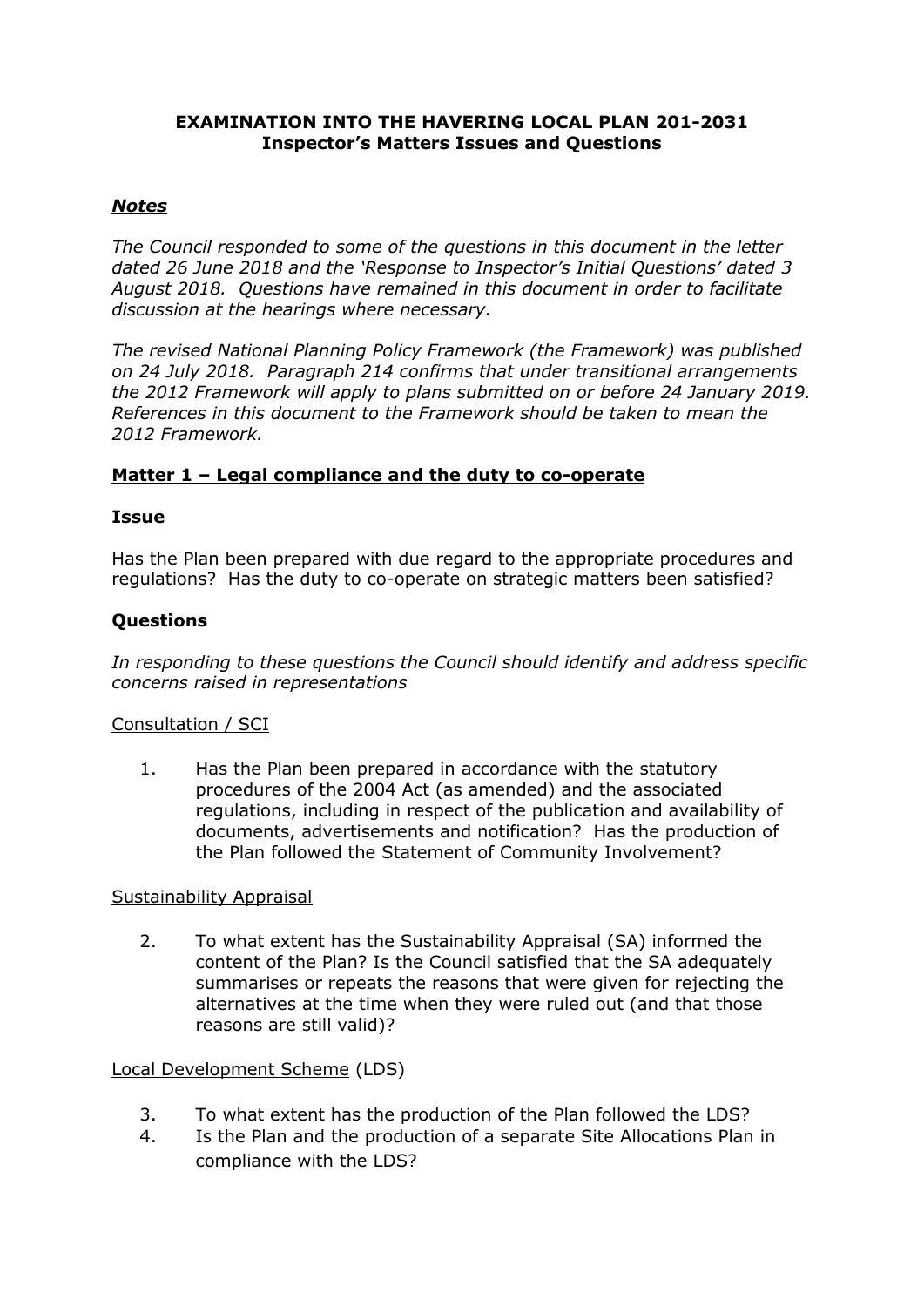#### Habitat Regulations

- 5. Has adequate consideration been given to the Habitat Regulations? Will the Plan, alone or in combination, effect adversely any Natura 2000 sites? Is Natural England (NE) satisfied with the content of the Plan?
- 6. Has the Council taken account of the judgement in *People over Wind, Peter Sweetman v Coillte Teoranta*?
- 7. Is the Plan likely to generate increased transport movements along route corridors in proximity to European sites? Please identify which European sites would be likely to be affected. How are any adverse impacts to be addressed?

#### **N.B The Council should liaise with NE to produce a statement of common ground (SCG) in advance of the hearing sessions.**

#### Flooding

- 8. Does the location of development in the Plan follow the sequential approach in line with national policy?
- 9. Is the Environment Agency (EA) satisfied with the content of the Plan?

### **N.B The Council should liaise with EA to produce a SCG in advance of the hearing sessions.**

Duty to Co-operate (DTC)

### *General*

- 10. Has the Council complied with the DTC in the preparation of the Plan?
- 11. What are the genuinely strategic matters as defined by S33A(4) of the Planning and Compulsory Purchase Act?
- 12. Are there any outstanding concerns from adjoining authorities or other DTC bodies regarding the DTC?

#### *Overall housing provision*

- 13. Who has the Council engaged with in terms of overall housing provision and what form has this taken?
- 14. In overall terms has the Council engaged constructively, actively and on an ongoing basis in maximising the effectiveness of the preparation of the Local Plan? What has been the outcome of co-operation and how has this addressed the issue of housing provision?

### *Overall employment land provision*

- 15. Who has the Council engaged with in terms of overall employment land provision and what form has this taken?
- 16. What are the inter-relationships with other authorities in terms of economic activity, travel to work and the market for employment land and premises?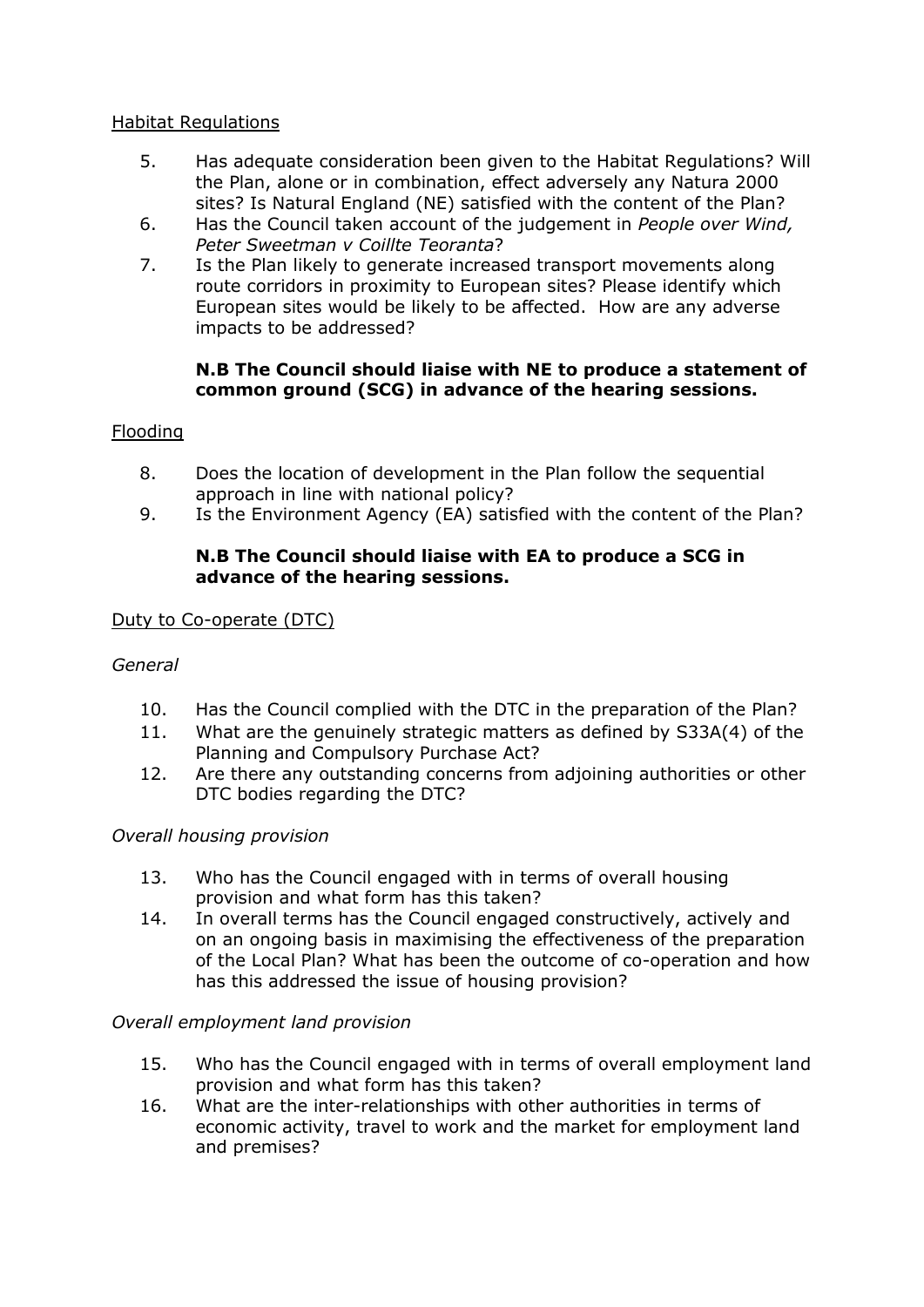- 17. How have these inter-relationships been taken into account in preparing the Local Plan?
- 18. In overall terms has the Council engaged constructively, actively and on an ongoing basis in maximising the effectiveness of the preparation of the Local Plan? What has been the outcome of co-operation and how has this addressed the issue of employment land provision?

### *Provision of sites for gypsies, travellers and travelling showpeople*

- 19. Who has the Council engaged with in terms of the provision of sites for gypsies, travellers and travelling showpeople?
- 20. What co-operation has there been and when, what level have discussions taken place, what are the arrangements for ongoing dialogue and what have been the outcomes?
- 21. In overall terms has the Council engaged constructively, actively and on an ongoing basis in maximising the effectiveness of the preparation of the Local Plan? What has been the outcome of co-operation and how has this addressed the issue of accommodation for gypsies, travellers and travelling showpeople?

*Other matters requiring co-operation*  For each of the other strategic matters

- 22. What are the particular issues?
- 23. Who has the Council engaged with? When did this engagement begin, has it been active and ongoing and what form has it taken?
- 24. In overall terms has the Council engaged constructively? What has been the outcome of co-operation and how has this addressed the issue?
- 25. Are there cross boundary issues in relation to any of the proposed site allocations / development areas such as transport or other infrastructure requirements? If so how have they been addressed through co-operation?

**N.B I note the SCG at Annexes D and E of the Duty to Cooperate statement. Annex D appears to relate to the Redbridge Local Plan and Annex E relates to transport issues only. The Council should aim to prepare SCG with all adjoining authorities for this Plan in advance of the hearing sessions.**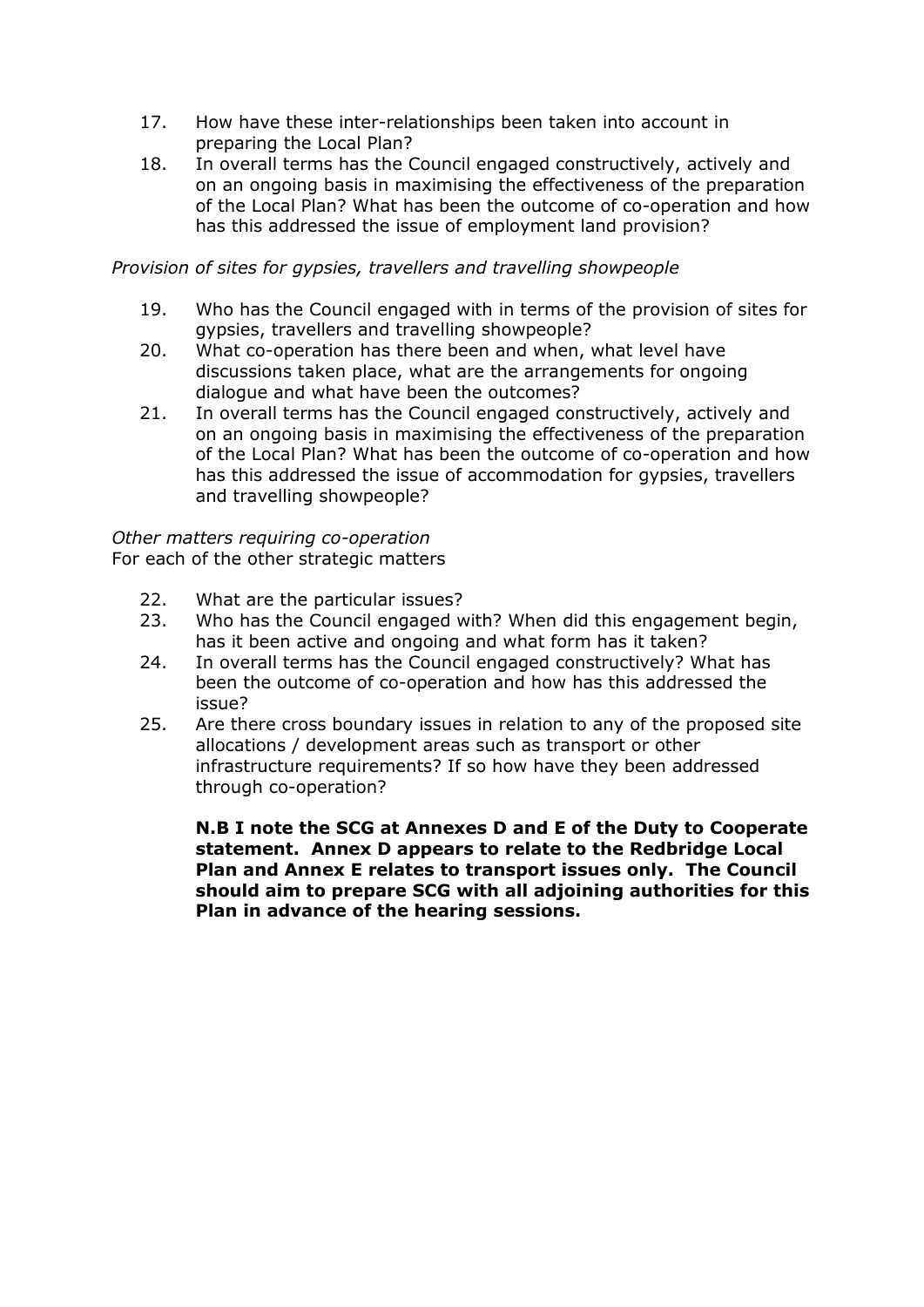## **Matter 2 – Spatial Strategy and Strategic Development Areas**

Relevant Policies: Spatial Strategy and Policies 1 and 2

#### **Issue**

Whether the Spatial Strategy and policies for Strategic Development Areas are justified, effective and consistent with national policy and the London Plan.

### **Questions**

- 1. What is the basis of the spatial strategy set out in part 5 of the Plan? What evidence supports this?
- 2. Is it appropriate to consider other areas for development? Have all other options been explored?
- 3. What is the basis for the identification of the Strategic Development Areas and the levels of growth within those areas?
- 4. Are the boundaries of these areas justified?
- 5. What evidence demonstrates that these areas will be viable and developable within the timescales envisaged?
- 6. How will delivery be monitored? What contingency is in place if delivery falls below expectations?
- 7. Are the policies otherwise positively prepared, justified, effective and consistent with national policy and the London Plan?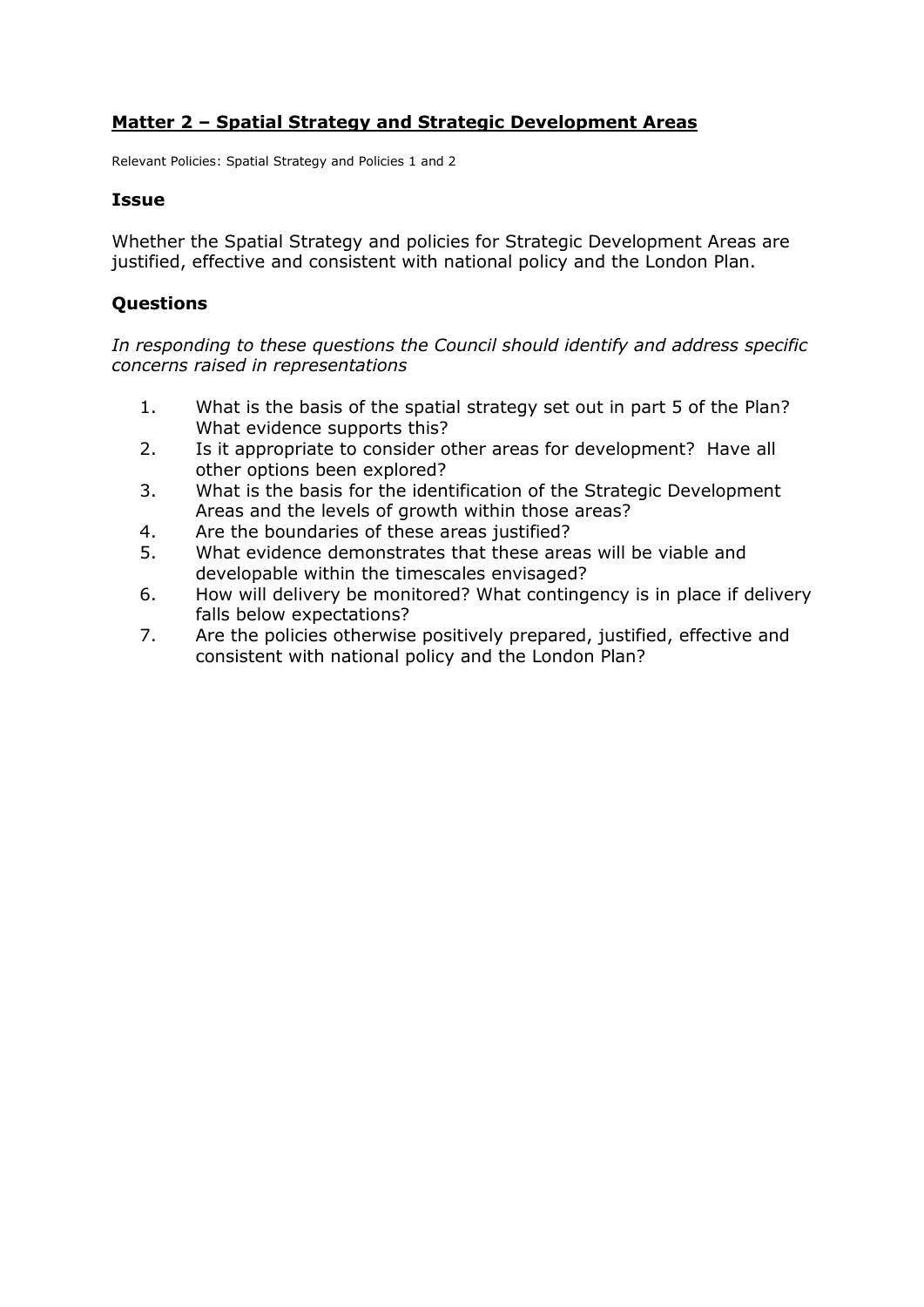## **Matter 3 – Housing**

Relevant Policy: Policies 3-10

#### **Issue**

Whether the policies for housing growth and affordable housing are justified, deliverable and consistent with national policy and the London Plan.

## **Questions**

*In responding to these questions the Council should identify and address specific concerns raised in representations*

Housing requirement (Policy 3)

- 1. Should housing need be assessed on a London-wide basis or within the Outer North East London sub housing market area? What is the justification for the Council's approach?
- 2. Is the minimum housing target of 17,550 dwellings justified having regard to the aim in the London Plan to 'close the gap' to objectively assessed need?
- 3. What is the current timescale for the Draft London Plan 2017?
- 4. How will the Plan take on board any altered housing targets from the Draft London Plan once adopted?
- 5. In overall terms is the proposed housing requirement of 1,170 dwellings per year appropriate and justified? Should it be increased and if so on what basis?

Housing supply

- 6. Does the Council's Housing Position Statement (March 18) (HPS) constitute the housing implementation strategy required by paragraph 47 of the Framework? Is this robust?
- 7. There appears to be a discrepancy between the information relating to sources of supply in the HPS (section 5.1) and the Housing Trajectory submitted on 3 August 18. What is the explanation for this?
- 8. The Plan identifies a supply of housing land for the 10 year period 2016-2026 but not for the Plan period to 2031. What is the justification for this approach? Is it consistent with national policy and the London Plan?
- 9. What is the estimated total supply of new housing in the 10 year period 2016-2026? How does this compare with the housing target for that period?
- 10. What is the estimated total supply in the 10 year period from:
	- Completions since 2016
	- Existing planning permissions
	- Other commitments
	- Windfalls are they to be included in the supply? If so, what evidence is there to support this?
	- Other sites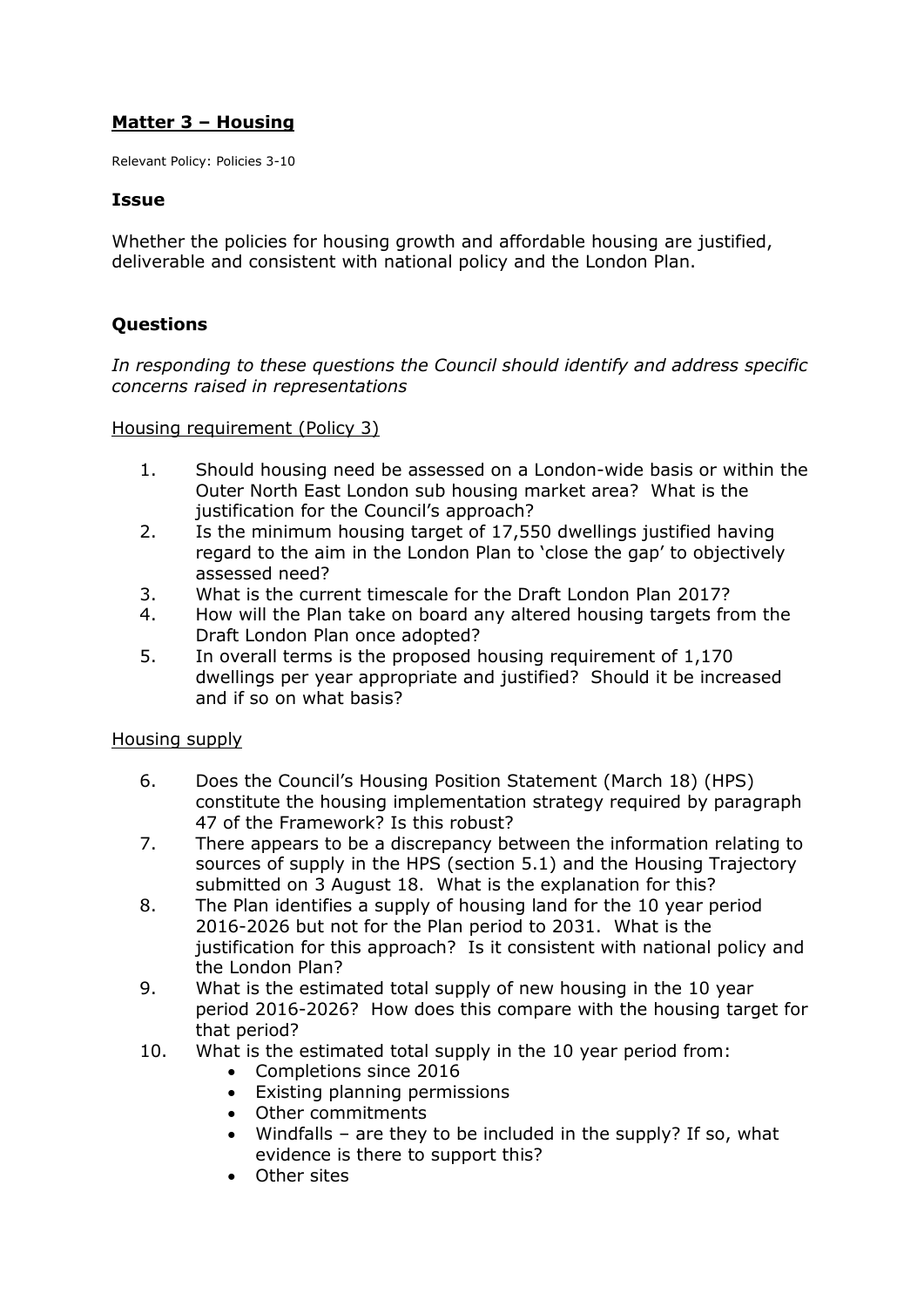- 11. How robust is the supply from 'applications to be determined' and 'preapplication sites? What evidence is there to demonstrate this?
- 12. Have all sources of supply been explored? What steps has the Council taken to demonstrate that this is the case?
- 13. What are the assumptions about the scale and timing of supply and annual rates of delivery from these various sources? Are these realistic? Has there been any discounting of sites with planning permission for example?
- 14. Are the sites relied upon for the supply of housing deliverable and developable in accordance with paragraph 47 of the National Planning Policy Framework? What evidence is there to support this?
- 15. Having regard to the SRQ matrix in The London Plan (Table 3.2) has the Council made reasonable assumptions about densities that can reasonably be achieved at opportunity sites given that paragraph 3.84 of the London Strategic Housing Land Availability Assessment indicates that outer London Boroughs may have to encourage higher density development to help meet their pressing needs?
- 16. What is the basis for the identified site capacities in Annex 1 of the Housing Position Statement? Annex 5 analyses some sites. Where will I find the analysis for the remaining sites?
- 17. What is the delivery against target situation at the beginning of the Plan period in 2016?
- 18. Has there been persistent under delivery of housing? I note that the HPS states that a 20% buffer should be provided in relation to para 47 of the NPPF? What is the justification for this?
- 19. In the HPS, the Council has added the 20% buffer to the housing land supply prior to adding the shortfall in delivery. What is the justification for this approach? Is it robust?
- 20. What would the requirement be for a five year supply accommodating any shortfall since 2016 and including the buffer added to the five year supply together with the shortfall?
- 21. How should the shortfall in delivery since 2016 be dealt with? Is the 'Liverpool' or 'Sedgefield' approach to be used? What is the justification for the chosen approach?
- 22. The HPS indicates that the Council is not able to demonstrate a 5 year supply of deliverable sites for housing, but suggests dealing with this over a 10 year period. Is this the updated Council position and, if so, what is the justification for this approach? Would this comply with national policy?
- 23. The latest information from the Council dated 3 August 18 states that there will be a 5 year supply on adoption of the Plan. What evidence demonstrates this?
- 24. How would the supply of housing sites be monitored and managed?

### Other housing policies

25. Policy 4 - What is the rationale for the minimum strategic affordable housing target of 35%? Does this respond adequately to the objectively assessed need for affordable housing, the Viability Assessment and The London Plan?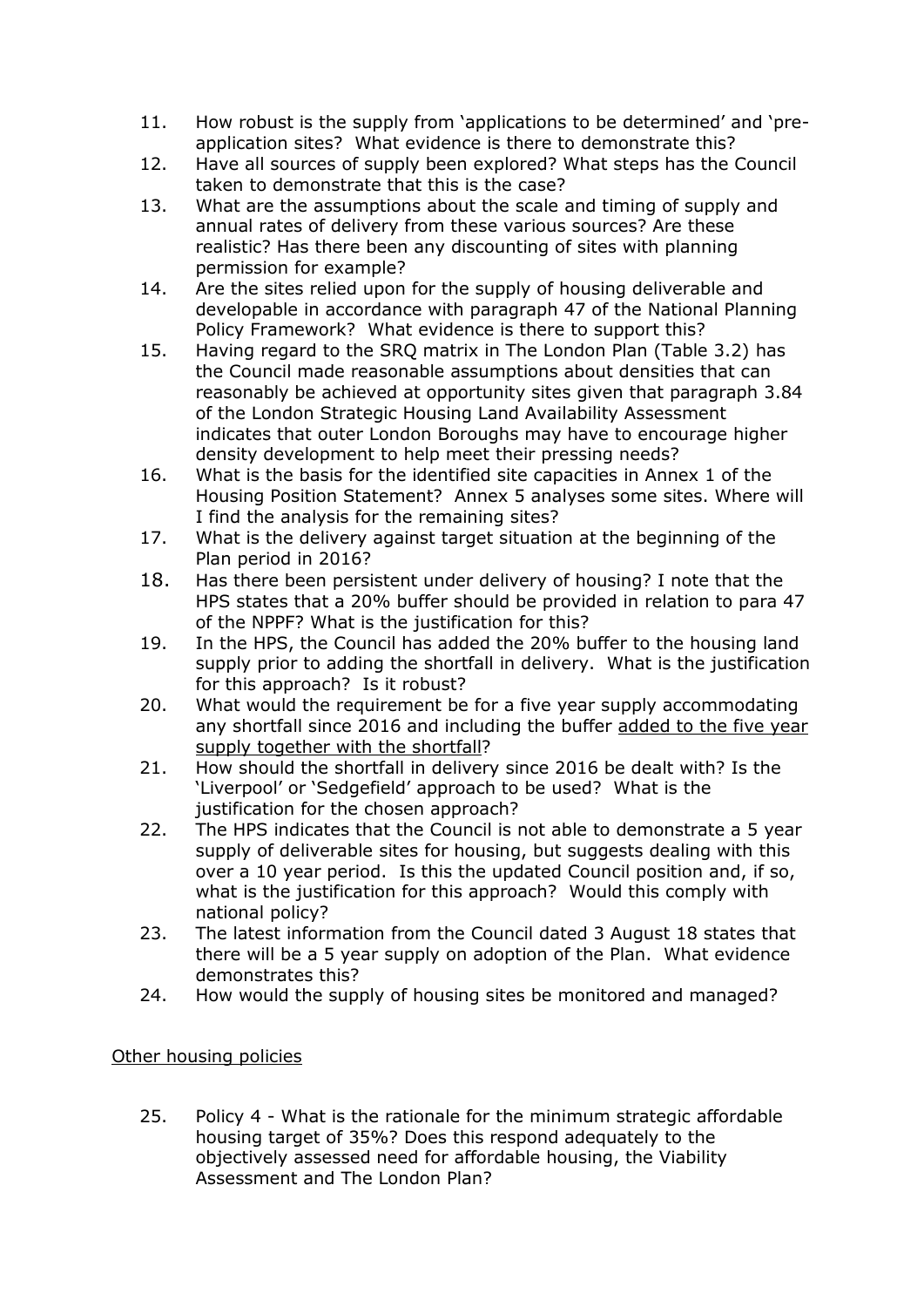- 26. Has the Council considered increasing the total housing figures in order to help deliver the required number of affordable homes? Is the approach likely to be effective in ensuring the affordable housing need is met? Have alternative approaches been considered?
- 27. Policy 5 What is the rationale for the mix of house types? Does this respond adequately to the objectively assessed need for housing, the Viability Assessment and The London Plan?
- 28. Policy 6 Does the Local Plan adequately address the needs for all types of housing (excluding affordable housing) and the needs of different groups in the community as set out in paragraph 159 of the Framework? Is this consistent with the London Plan?
- 29. Policy 7 What is the justification for the introduction of the National Space Standards in Policy 7? Is this consistent with the London Plan and national policy?
- 30. Policies 8, 9 & 10 are they justified, effective and consistent with national policy and the London Plan? Are they sufficiently flexible?
- 31. Is the detailed wording of the policies in Section 7 justified, effective and consistent with national policy and the London Plan? Are they sufficiently flexible?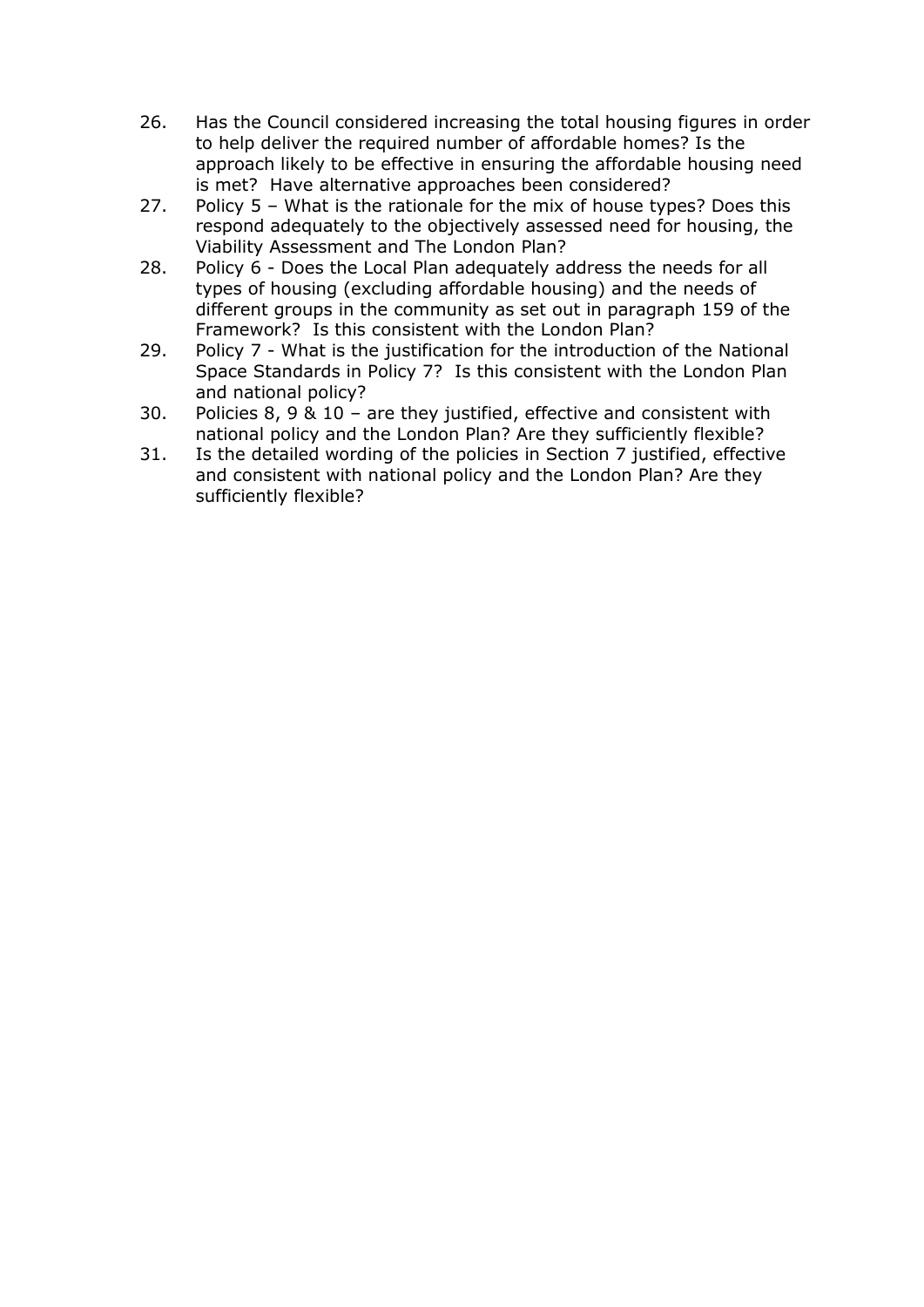# **Matter 4 – Gypsy and Traveller Accommodation**

Relevant Policy: Policy 11

#### **Issue**

Whether the policy and site allocations for gypsies and travellers are justified, deliverable and consistent with national policy and the London Plan.

## **Questions**

- 1. Does the Gypsy and Traveller Accommodation Assessment 2018 (GTAA) provide a robust assessment of need? Has it taken into account need identified in previous needs assessments? Have any changes in the numbers of gypsies and travellers resident in the borough since the previous assessment been justified?
- 2. What methodology was followed in the GTAA? Is this justified?
- 3. Are the assumptions for new household formation rates justified?
- 4. What is the evidence which leads to the figure for concealed households / doubling-up /overcrowding on some sites?
- 5. What is the justification for applying a 10% rate to unknown households to assess how many may meet the definition of a gypsy or traveller in Planning Policy for Traveller Sites (PPTS)?
- 6. I note the discussion at pages 127 & 128 of the Outer North East London SHMA. Does this constitute an assessment of need under Section 124 of the *Housing and Planning Act 2016?* Is this positively prepared, justified and will it be effective?
- 7. Should the Plan provide for the identified need for 102 pitches for unknown households? What is the justification for the Council's approach?
- 8. What is the justification for the Council's approach in relation to transit sites?
- 9. Does the Plan identify a supply of sites in accordance with PPTS?
- 10. Are the allocated sites likely to be deliverable at the point envisaged? Are the expected pitch numbers clear for each site? What evidence justifies the number of pitches on each site? What justifies the setting of maximum pitch numbers for each site? Will the site allocations be effective in meeting the identified need? What contingency measures are there if any of the sites fails to come forward as anticipated?
- 11. Are the sites to be removed from the Green Belt? If they are to remain in the Green Belt, how will subsequent planning applications be considered having regard to the statement in PPTS that gypsy sites are inappropriate development in the Green Belt and that personal circumstances and unmet need are unlikely to clearly outweigh harm to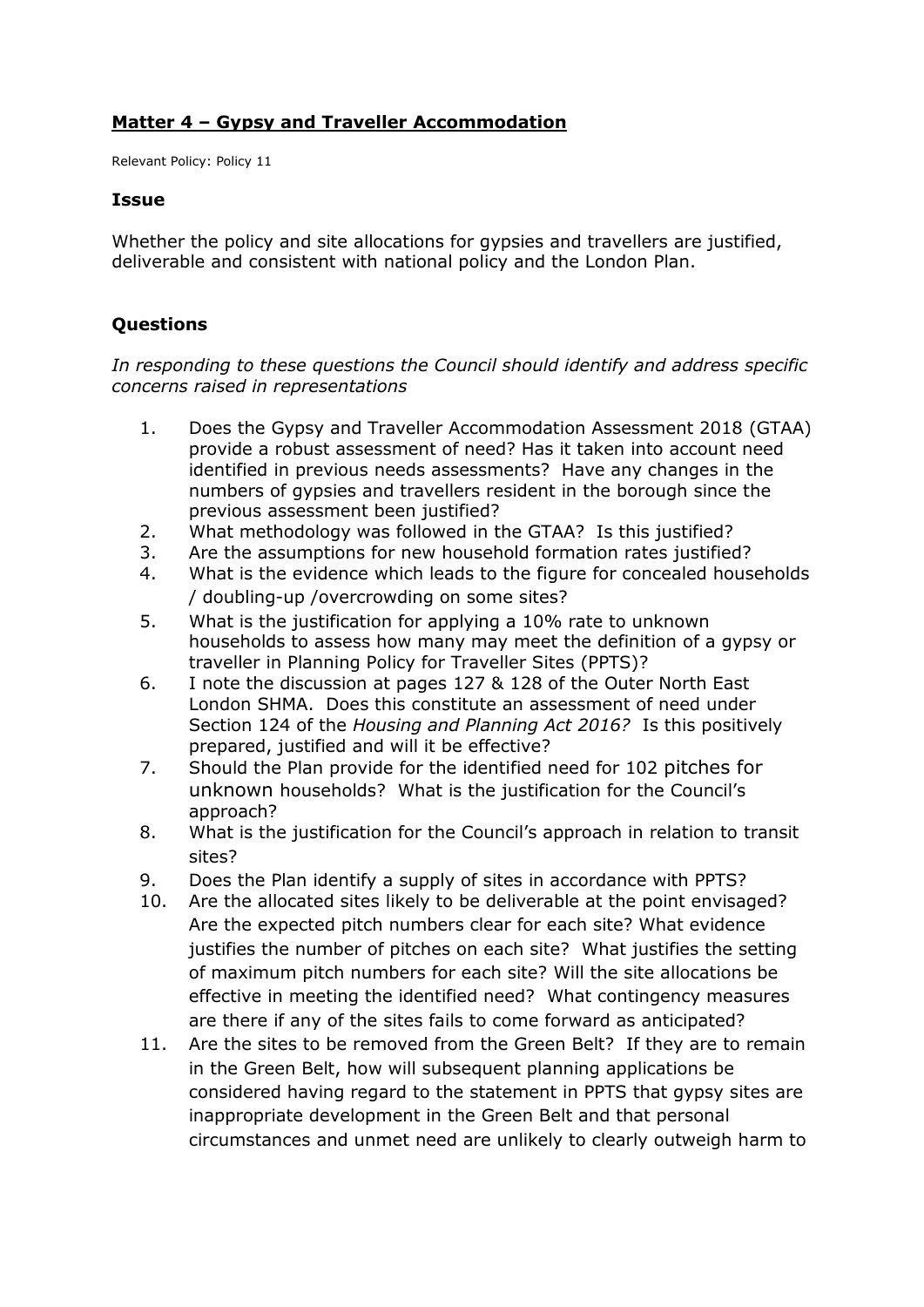the Green Belt and any other harm so as to establish very special circumstances?

- 12. Are there existing sites in the borough which are not proposed to be allocated? If so, where will the families currently living on those sites relocate to?
- 13. Is Policy 11 positively prepared and are the criteria for the allocated sites and for any other sites to come forward justified, effective and consistent with national policy?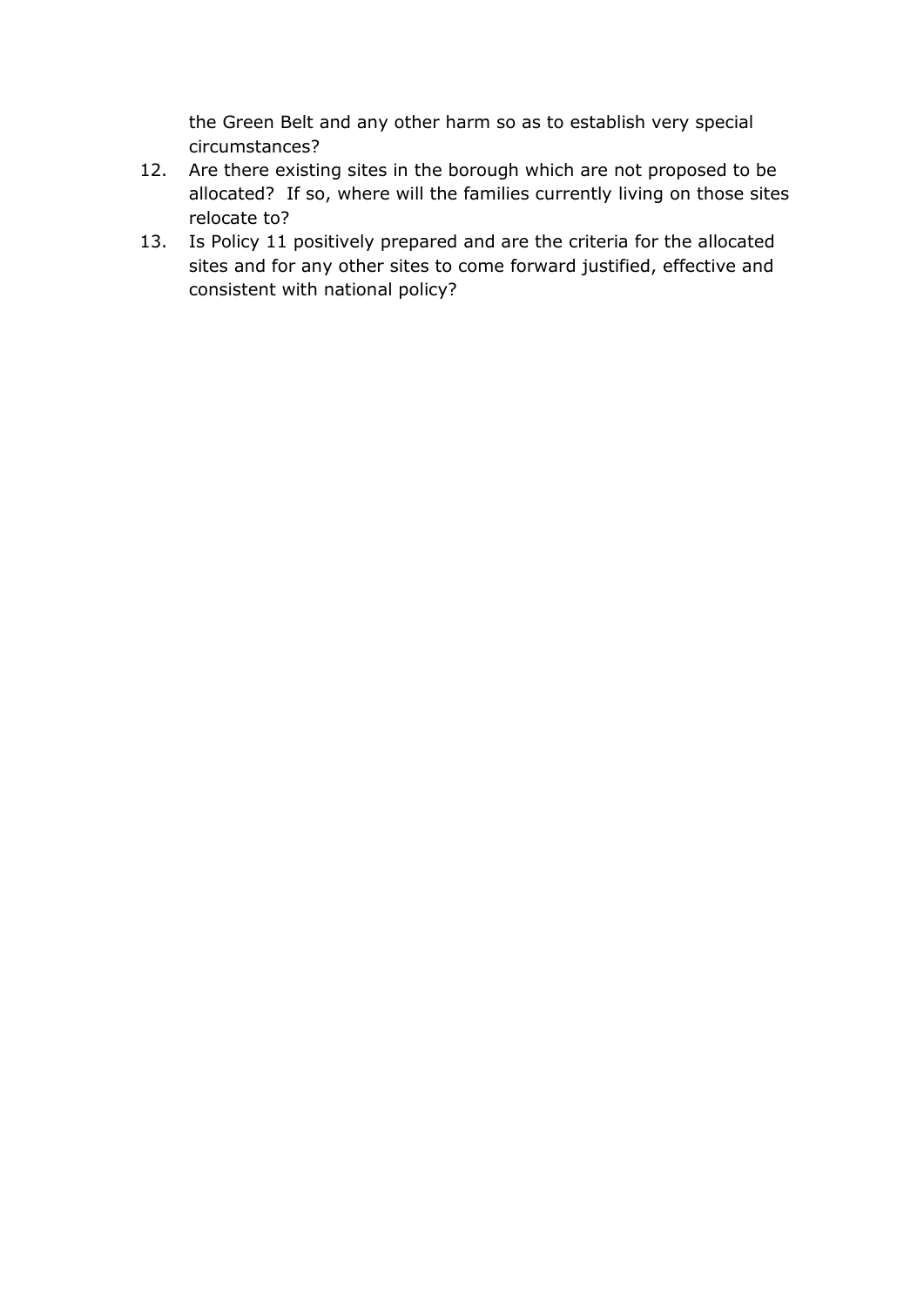# **Matter 5 - Green Belt**

Relevant Policy: Policy 3

#### **Issue**

Whether the Plan's approach to development within the Green Belt is positively prepared, justified, effective and consistent with national policy.

## **Questions**

- 1. How has the Council had regard to paragraphs 81, 83 and 84 of the Framework in considering the need to plan positively to enhance the beneficial use of the Green Belt and in relation to Green Belt boundaries?
- 2. The 2016 Green Belt study does not conclude whether Green Belt boundaries need to be changed (para 3.6.5). What is the justification for this approach? Has the Council considered the alternative approach of undertaking a review of the boundaries? If not, what is the justification for this approach?
- 3. The 2018 Green Belt study assessed a number of sites against various criteria. Are the findings of the study appropriate and justified?
- 4. Is it the intention that the two previously developed sites at paragraph 7.1.12 of the Plan are to remain in the Green Belt or is the Green Belt boundary to be altered to exclude these sites? How is allocation of these sites to be made?
- 5. If the sites are to remain in the Green Belt, how would development on these sites be considered having regard to paragraph 90 of the Framework? Has the assessment of the capacity of the sites taken account of the need to ensure that development would not have a greater impact on the openness of the Green Belt and the purpose of including land within it than the existing development, as per paragraph 90 of the Framework?
- 6. The Plan does not include any policies for the Green Belt. Is this appropriate and justified?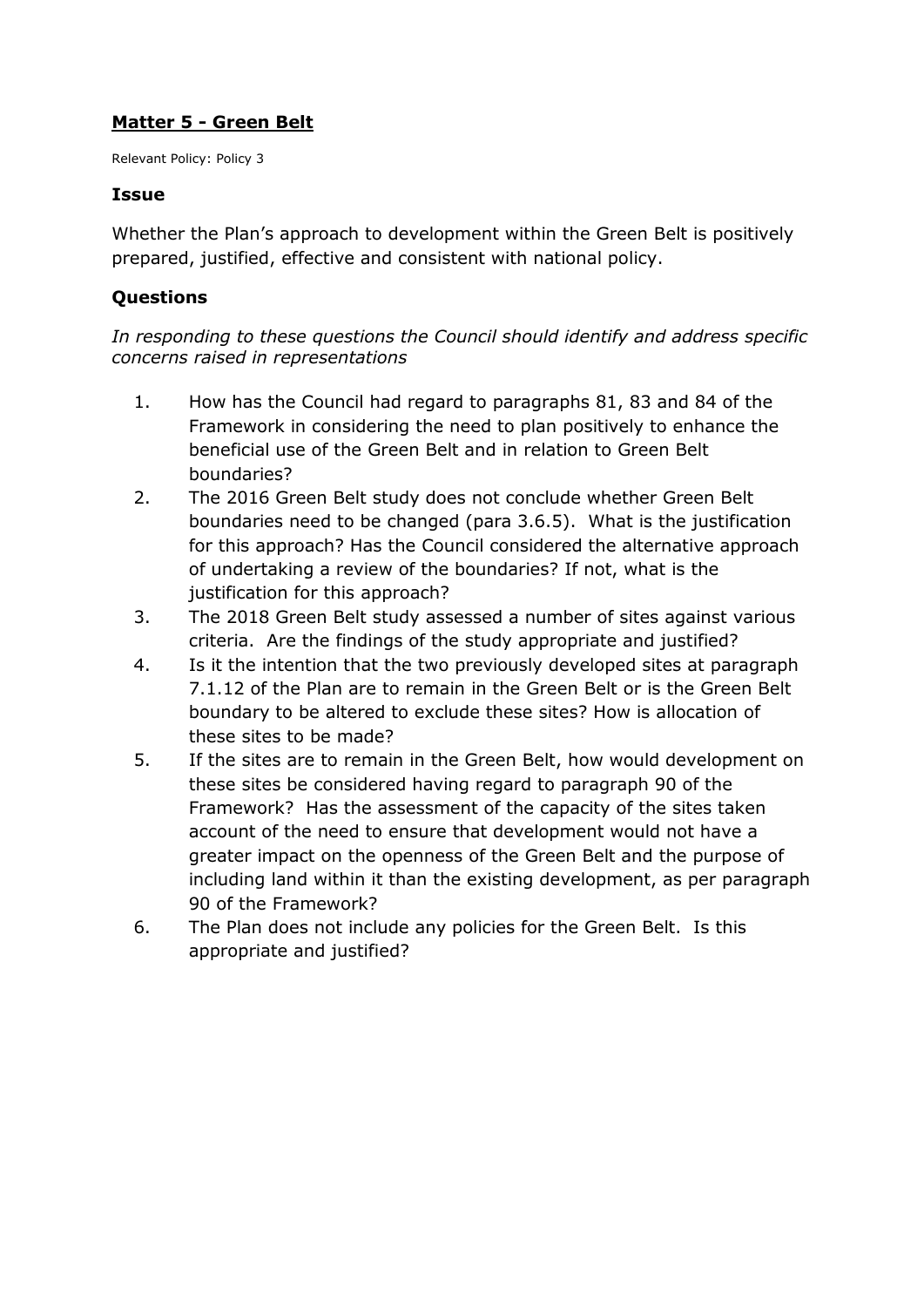## **Matter 6 – Economy and Employment**

Relevant Policy: Policies 1 & 2 (Commercial development), Policies 19, 20, 21 & 22

#### **Issue**

Whether the Plan's approach to economic development and employment is positively prepared, justified, effective and consistent with the London Plan and national policy.

## **Questions**

- 1. What is the basis for the strategy for economic growth set out in the Plan? Is it justified and consistent with the London Plan and national policy?
- 2. What is the Council's position on the Objectively Assessed Need (OAN) for employment land? What is the basis for this? Will the Plan provide for the identified need?
- 3. What is the basis for designation of Strategic Industrial Locations and Locally Significant Industrial Sites? Are the boundaries justified?
- 4. What is the basis for the requirement for affordable workspace to be provided under Policy 21?
- 5. Are the policies justified and consistent with the London Plan and national planning policy? Will they be effective?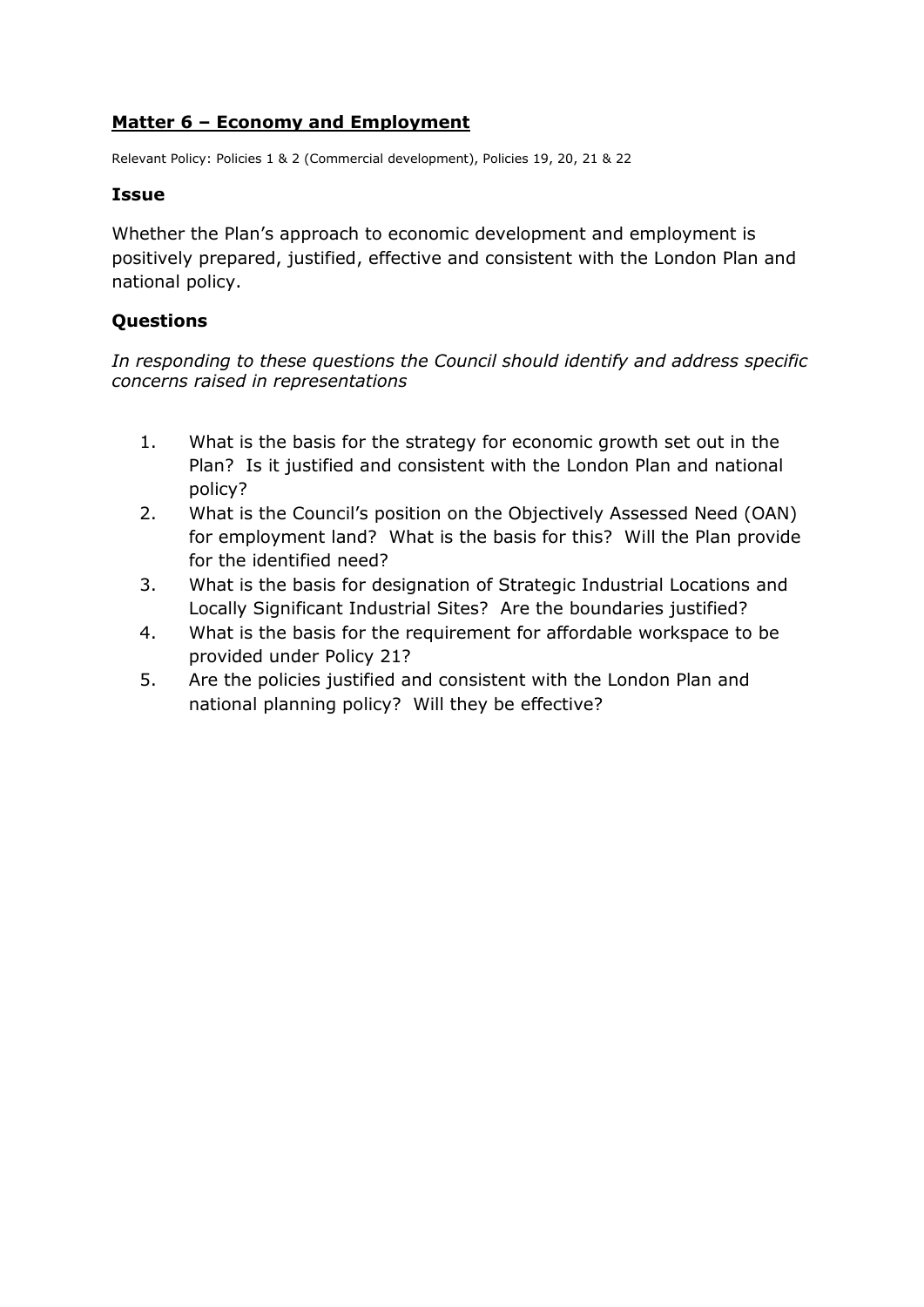# **Matter 7 – Town Centres and Communities**

Relevant Policy: Policies 12 -18

### **Issue**

Whether the policies relating to town centres and the other policies relating to thriving communities in Section 8 are justified, consistent with national policy and in general conformity with the London Plan? Will they be effective?

## **Questions**

*In responding to these questions the Council should identify and address specific concerns raised in representations*

### Retail and town centres (Policy 13)

- 6. What is the evidence in terms of additional capacity for retail and other main town centre uses? Is there a need for additional floorspace and if so, how and where is it intended to provide for this?
- 7. What is the basis for the definition of the retail hierarchy set out in Policy 13 and Map 1? Is it appropriate and justified?
- 8. What is the basis for the definition of primary and secondary retail frontages and percentages of uses within those frontages? Are they appropriate and justified?
- 9. What is the basis for the thresholds for requiring impact assessments in Policy 13 and are they justified?

### Policies 12, 14-18

- 10. What is the basis for each policy and what is it seeking to achieve?
- 11. How does the policy relate to the evidence base?
- 12. Is the policy sufficiently clear? Will it provide sufficient guidance for decision making?
- 13. How will the policy be implemented? Is this clear?
- 14. Is the policy sufficiently flexible? Would it allow for specific circumstances and the effect on viability to be taken into account?
- 15. How does the policy relate to national policy and to the London Plan?
- 16. In overall terms is the policy justified and will it be effective?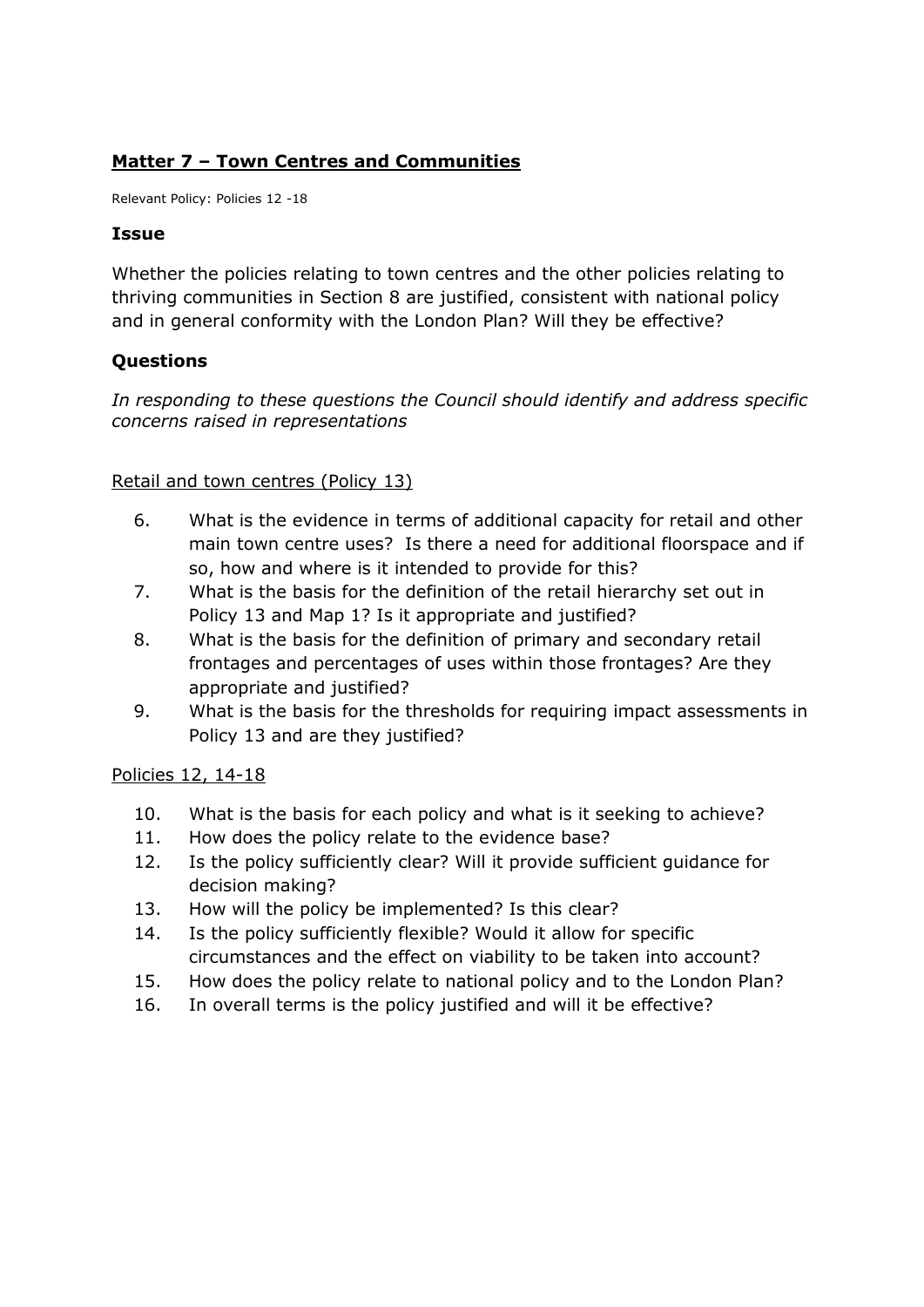# **Matter 8 – Connections**

Relevant Policy: Policies 23, 24 & 25

### **Issue**

Whether the policies relating to transport, parking and the other policies in Section 10 are justified, consistent with national policy and in general conformity with the London Plan? Will they be effective?

## **Questions**

*In responding to these questions the Council should identify and address specific concerns raised in representations*

## Policy 23

- 1. What are the likely impacts of the proposed scale and distribution of development on transport infrastructure? How have these been assessed?
- 2. How is it intended to address impacts on existing transport infrastructure and the need for new or improved infrastructure?
- 3. What specific improvements are proposed or will be required? What is the likely cost? How will they be brought forward and funded?
- 4. Is there a need to include any additional specific transport infrastructure projects in the Local Plan?
- 5. How will the provision of transport infrastructure be related in terms of timing /phasing to development proposals / areas?
- 6. How will other agencies and organisations be involved? What level of commitment/agreement is there?
- 7. Is policy 23 relating to transport connections justified, effective and consistent with national policy and the London Plan?

### Policy 24

- 8. What is the basis for the policy and what is it seeking to achieve?
- 9. How does the policy relate to the evidence base?
- 10. How have the concerns of the GLA been taken on board? How should any non-conformity with the London Plan be considered?
- 11. Is the policy sufficiently clear? Will it provide sufficient guidance for decision making?
- 12. How will the policy be implemented? Is this clear?
- 13. Is the policy sufficiently flexible? Would it allow for specific circumstances and the effect on viability to be taken into account?
- 14. How does the policy relate to national policy?
- 15. In overall terms is the policy justified and will it be effective?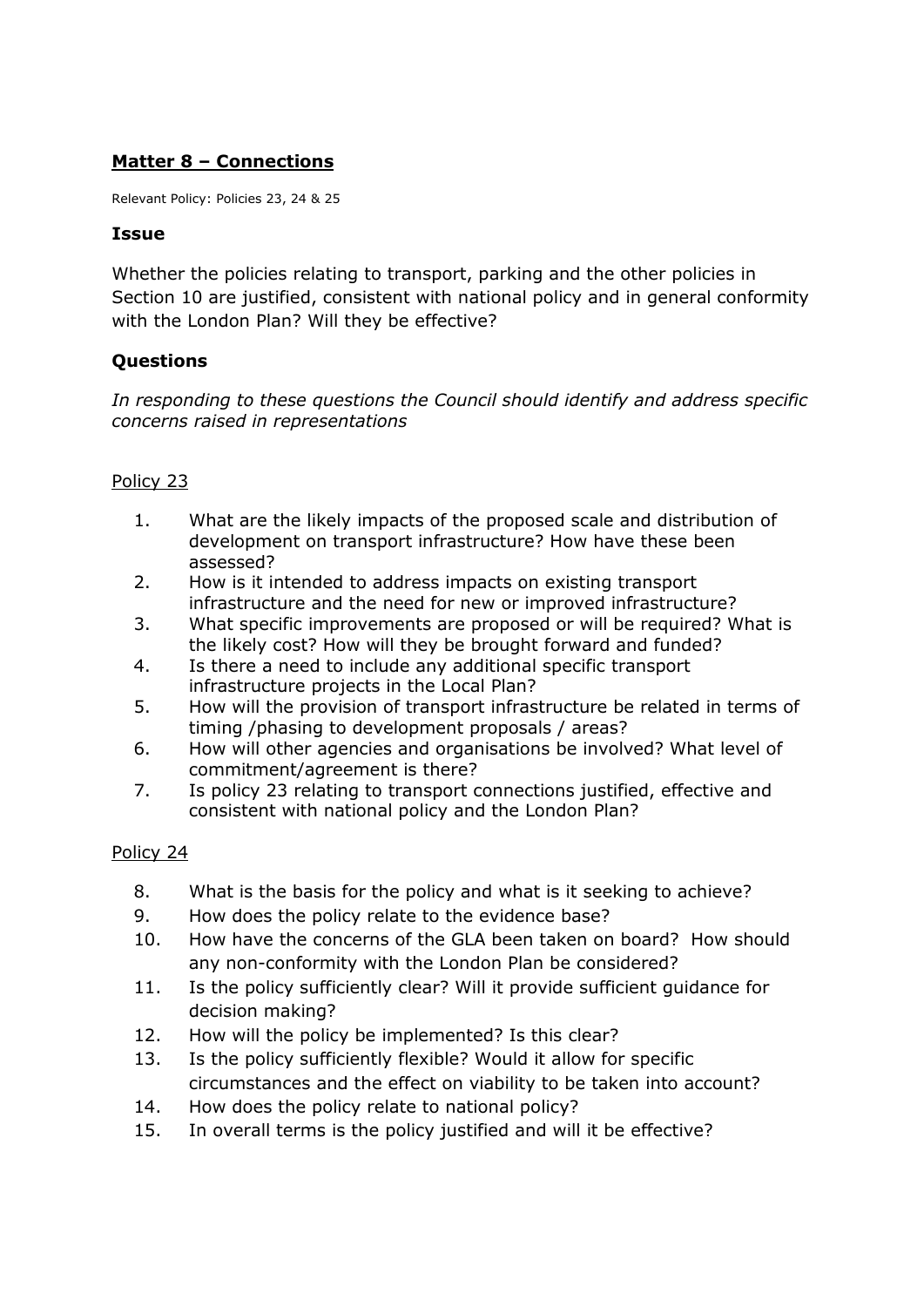Policy 25

- 16. What is the basis for the policy and what is it seeking to achieve?
- 17. How does the policy relate to the evidence base?
- 18. Is the policy sufficiently clear? Will it provide sufficient guidance for decision making?
- 19. How will the policy be implemented? Is this clear?
- 20. Is the policy sufficiently flexible? Would it allow for specific circumstances and the effect on viability to be taken into account?
- 21. How does the policy relate to national policy and to the London Plan?
- 22. In overall terms is the policy justified and will it be effective?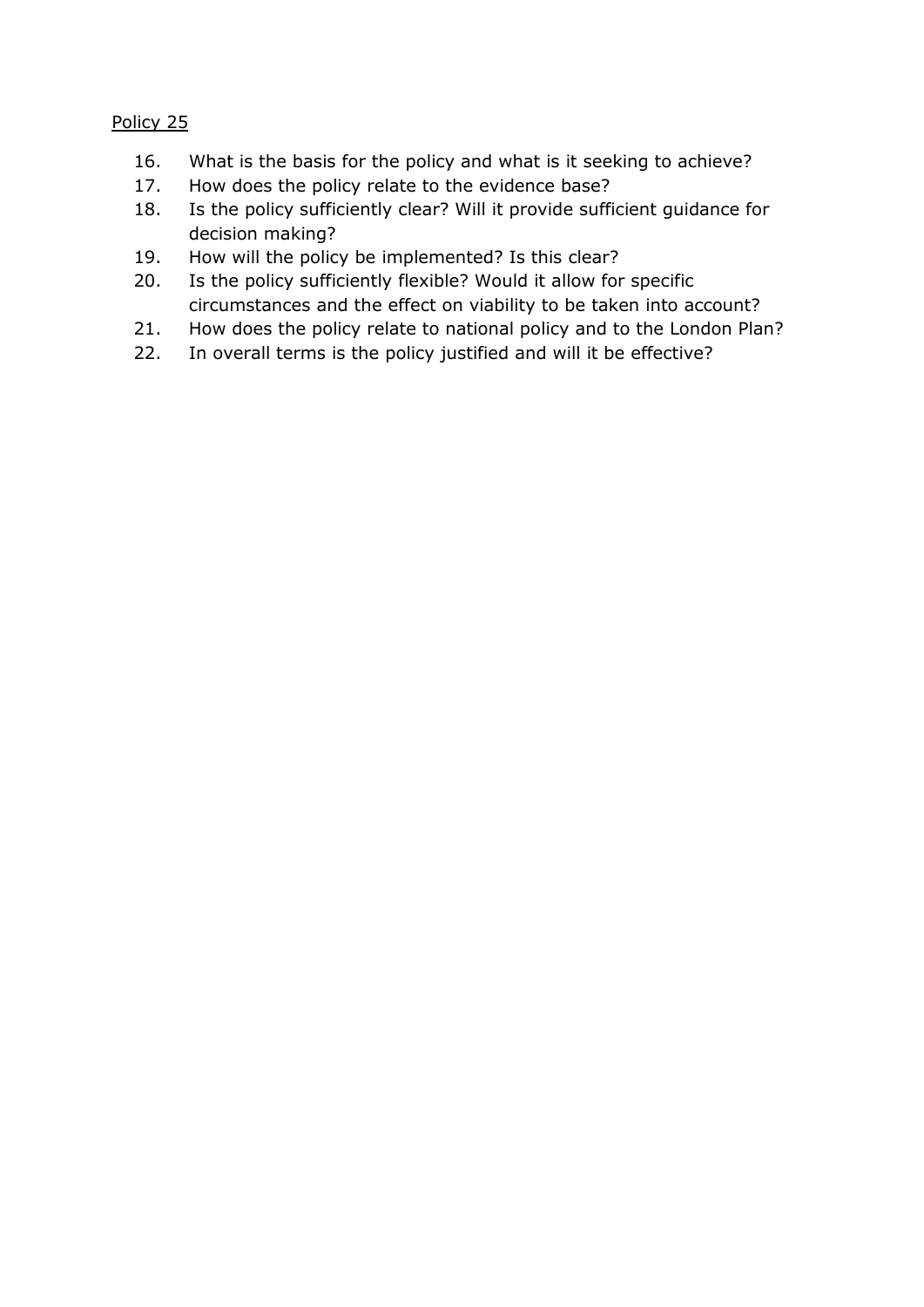## **Matter 9 – High Quality Places**

## **Matter 10 – Green Places**

## **Matter 11 - Minerals**

Relevant Policy: Policies 26-39

### **Issue**

Whether the policies relating to High Quality Places in Section 11, Green Places in Section 12 and Minerals in Section 13 are justified, consistent with national policy and in general conformity with the London Plan? Will they be effective?

## **Questions**

*In responding to these questions the Council should identify and address specific concerns raised in representations*

For each policy in Section 11, Section 12 and Section 13:

- 1. What is the basis for each policy and what is it seeking to achieve?
- 2. How does the policy relate to the evidence base?
- 3. Is the policy sufficiently clear? Will it provide sufficient guidance for decision making?
- 4. How will the policy be implemented? Is this clear?
- 5. Is the policy sufficiently flexible? Would it allow for specific circumstances and the effect on viability to be taken into account?
- 6. How does the policy relate to national policy and to the London Plan?
- 7. In overall terms is the policy justified and will it be effective?